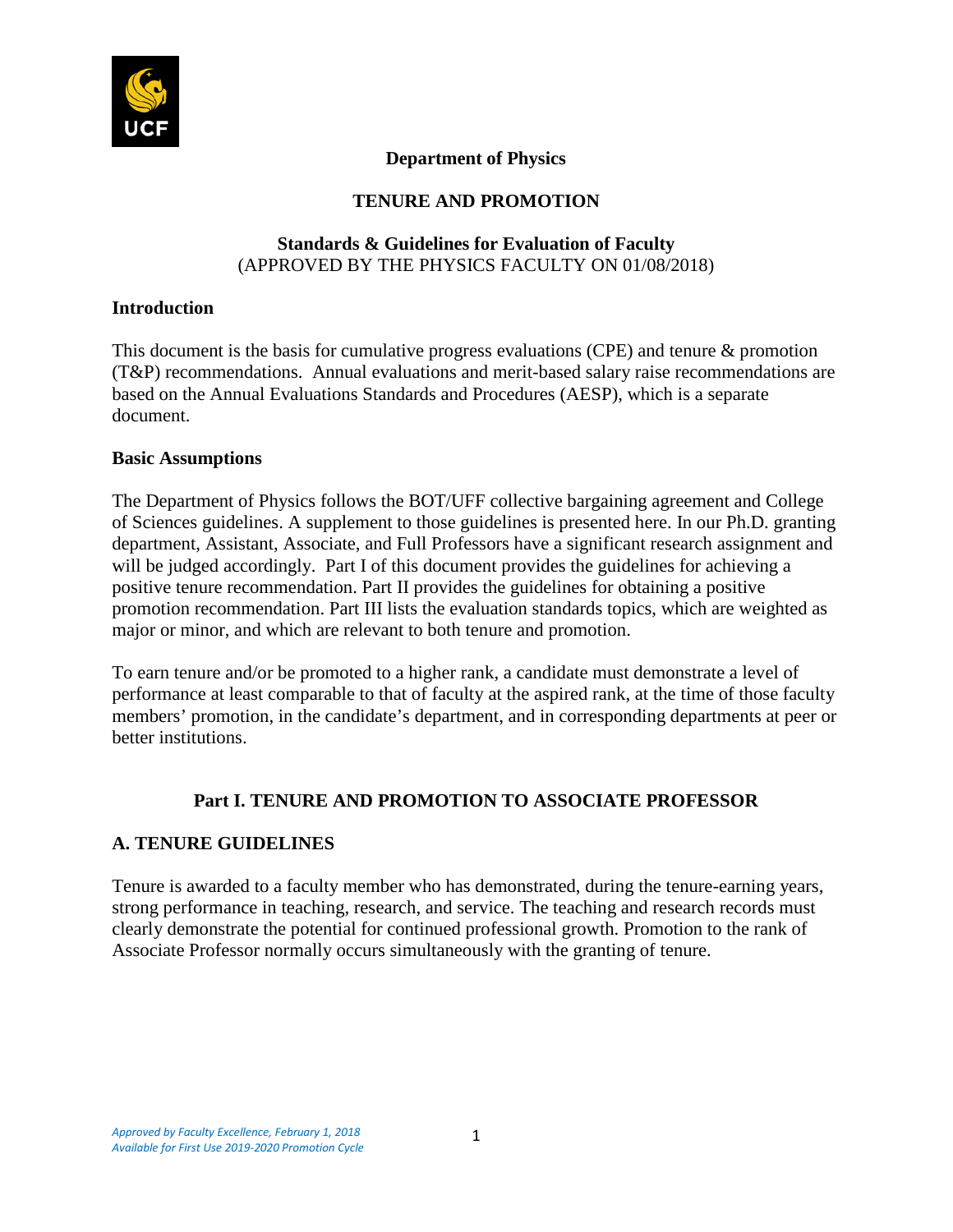

## **1. Teaching**

High quality teaching and effectiveness as a teacher are expected and may be demonstrated by student/peer evaluations, accessibility outside of the classroom, success of graduate and undergraduate students, high standards, creation and delivery of new courses, and other factors.

## **2. Research**

A record of significant scholarly achievement and a high-quality independent research program is expected. Applicants for tenure should have:

(i) Published in refereed journals listed by ISI Web of Science or by other indexing organizations pertinent to the research focus of that faculty member, giving UCF as primary affiliation, demonstrating significantly independent contributions, and demonstrating leadership in group efforts;

(ii) Established a viable research program, as demonstrated primarily by success in obtaining external research funding and a productive publication record;

(iii) Supervised doctoral candidates who have made significant progress toward a degree.

## **3. Service**

Contributions toward the work of departmental committees are expected. Professional service, such as refereeing of articles and proposals, and service at College and University levels will be recognized.

# **Part II. PROMOTION TO PROFESSOR**

## **A. PROMOTION GUIDELINES**

Promotion to the rank of Full Professor will be judged on the entire career record, with particular emphasis on performance since the time at which promotion to the rank of Associate Professor was achieved. This work must be identified in the candidate's application. Expectations are higher for promotion to Full than to Associate Professor. To qualify for promotion to professor, faculty members must demonstrate sustained excellence in research that establishes them as nationally and internationally recognized leaders in their field, sustained excellence in teaching, and leadership in service.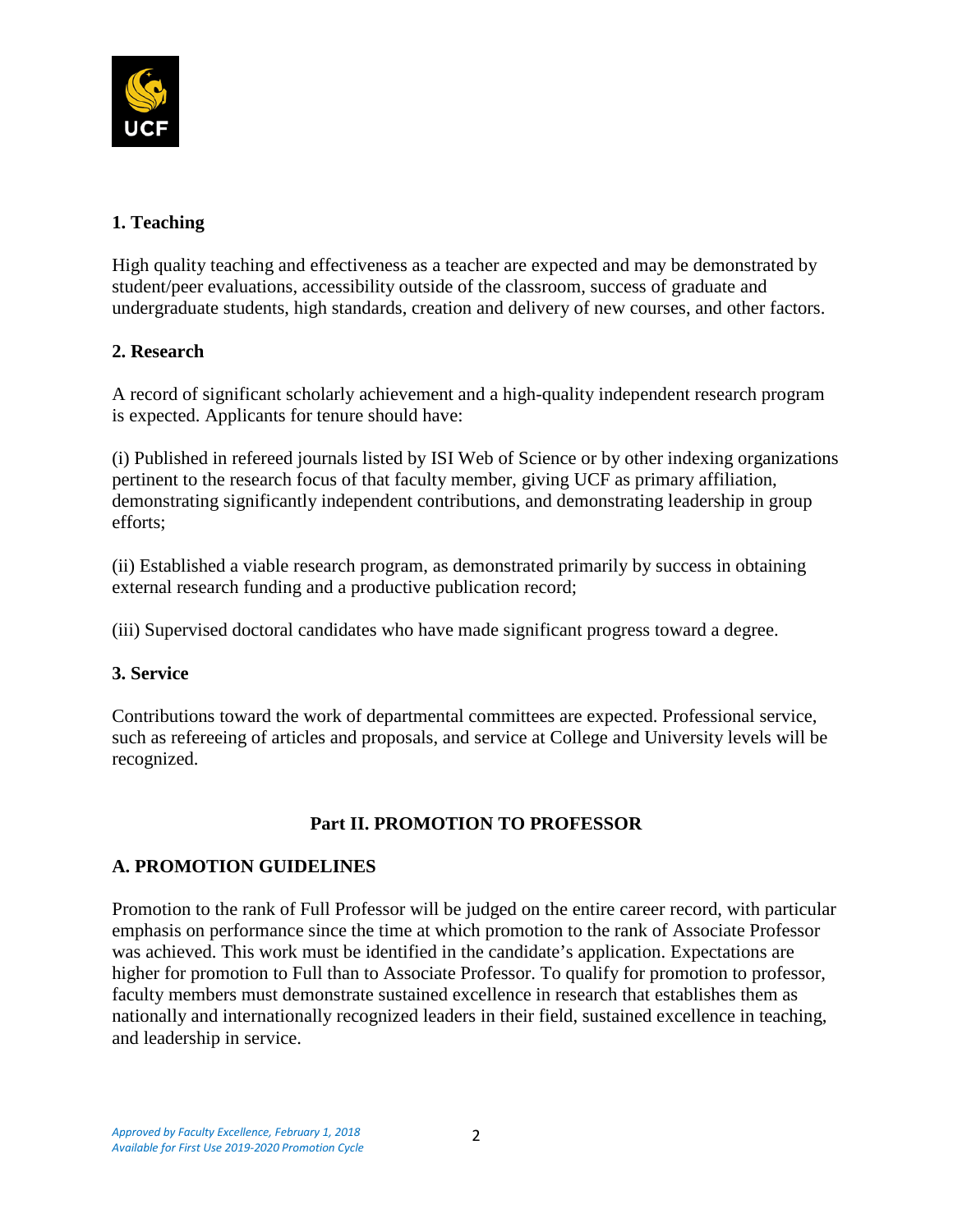

# **1. Teaching**

In addition to demonstrated dedication and effectiveness in classroom instruction, candidates for promotion to Professor are expected to have taught a variety of courses, which should be at multiple levels (1000-2000, 3000-4000, 5000-7000). Candidates must demonstrate efforts to improve student learning. Active mentoring is also necessary. Candidates for Professor should have been the advisor of at least one Ph.D. recipient since their last promotion. Undergraduate research supervision and success in student career placement will be recognized.

## **2. Research**

A viable, independent, and productive research program, as indicated primarily by external funding and refereed journal publications, is expected for Professor candidates. External and international recognition that demonstrates leadership is expected.

## **3. Service**

Leadership in departmental committees is expected, as are service to the College, the University, and the physics community. Recognition will be given for service to the community at the local, state, national, and the international level.

## **Part III. PROMOTION AND TENURE EVALUATION STANDARDS**

## **A. Teaching**

### **MAJOR**

- a) Complete syllabi in compliance with university and departmental standards.
- b) Complete end-of-term course packs, consisting of syllabus, exams, major assignments, grade distribution.
- c) Student Perception of Instruction scores and comments considered in the context of grade distributions and course characteristics.
- d) Other evidence of teaching effectiveness.
- e) Peer evaluations if requested by the faculty member, following the guidelines in the Collective Bargaining Agreement.
- f) Supervision of dissertation and theses.
- g) Supervision of directed research.
- h) Publications by students under the supervision of the faculty member.
- i) Conference presentations of students under the supervision of the faculty member.
- j) Awards received by students under the supervision of the faculty member.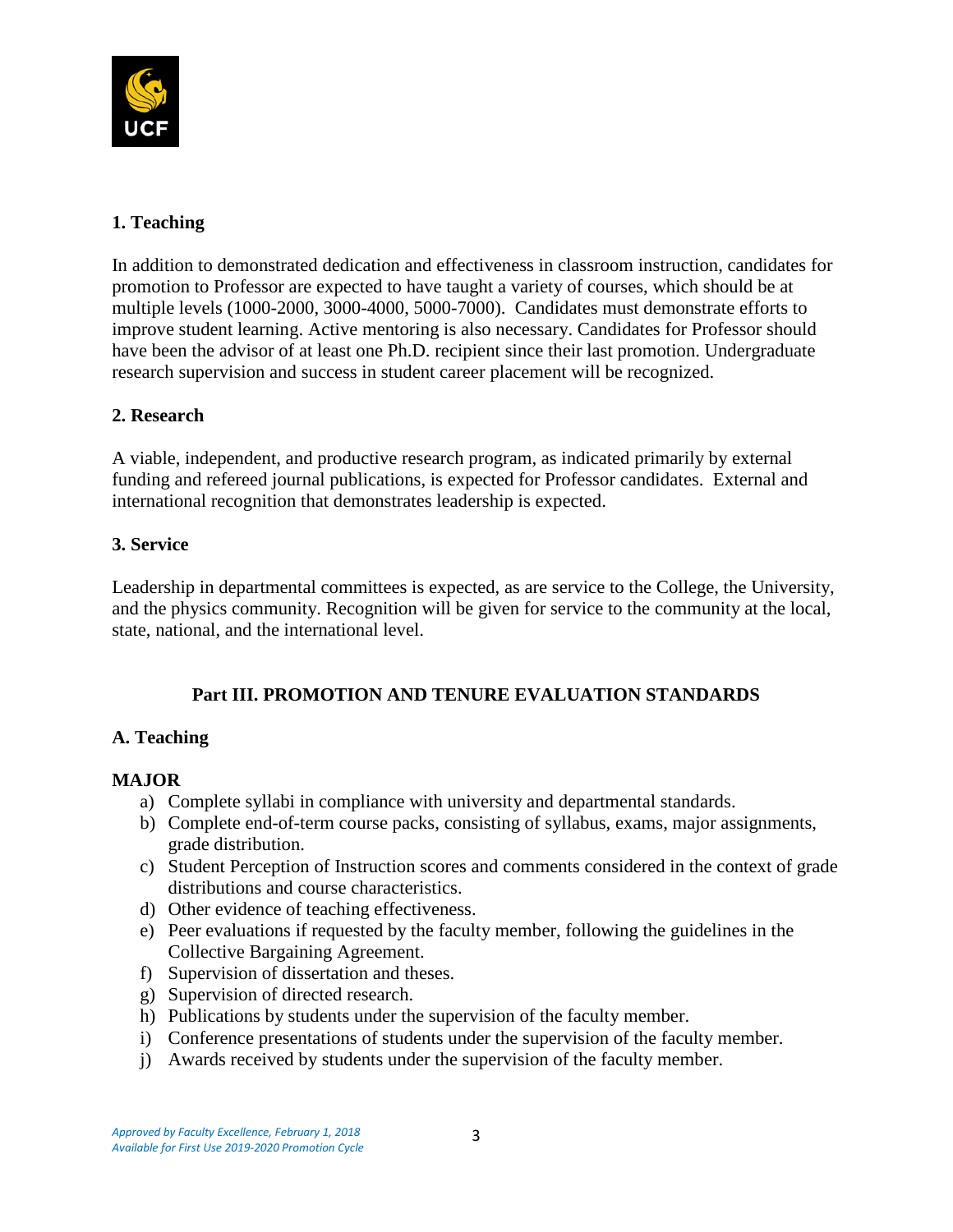

- k) Supervision of honors theses.
- l) Major course initiatives or revisions.
- m) Development of teaching laboratories.
- n) Introduction and teaching of new courses.
- o) Introduction of new teaching or assessment methodologies.
- p) Publication of pedagogic articles, textbooks, and laboratory manuals.
- q) Development of web-based courses and materials.
- r) Successful Grants & Contracts Supporting Teaching.

### **MINOR**

- a) Supervision of independent study.
- b) Teaching-related proposal submissions.
- c) Student mentoring.
- d) Conducting help sessions for students.
- e) Teaching outside a regularly scheduled course.
- f) Coordinator of multi-section classes and laboratories.
- g) Attendance in conferences and workshops with the objective of improving one's teaching and student learning.
- h) Presentations in conferences and workshops about one's own teaching.

## **B. Research**

### **MAJOR**

- a) Papers accepted or published in peer-reviewed journals or conference proceedings listed in the ISI Web of Science or in other indexing organizations pertinent to the research focus of that faculty member.
- b) Publication of refereed scholarly books or chapters
- c) Number of citations received in the evaluation period reported in the ISI Web of Science or in other indexing organizations pertinent to the research focus of that faculty member.
- d) Invited presentations at conferences, workshops, and other institutions.
- e) Filing of patents.
- f) Award of external grants or contracts as P.I./I. or co-P.I./co-I.
- g) Award of facility time in observatories, national laboratories, supercomputers, etc., or flight opportunities.
- h) Supervision of post-doctoral associates, fellows, and research personnel other than graduate students.

### **MINOR**

- a) Other publications and media attention.
- b) Papers submitted but not yet accepted for publication.